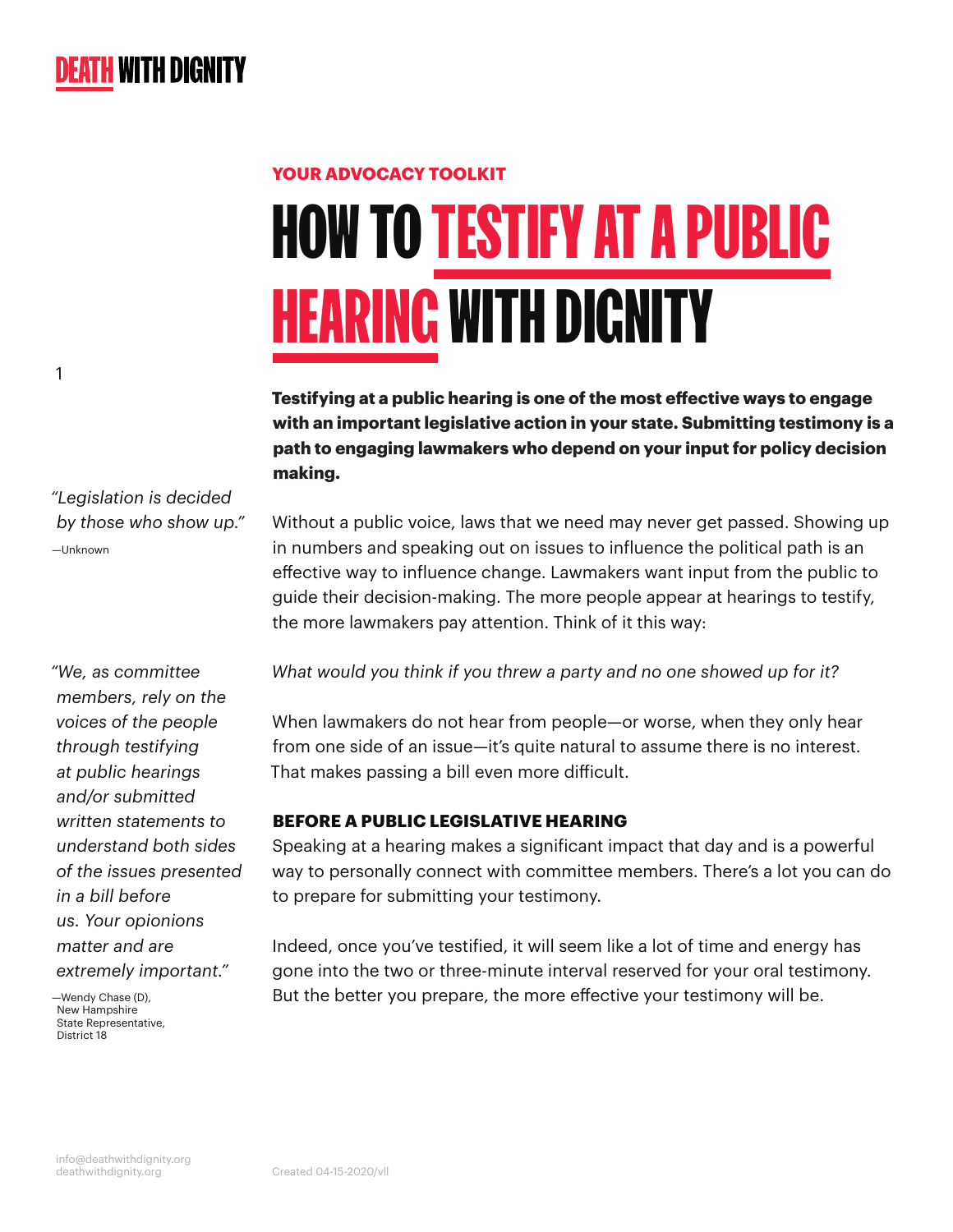- Attend any public hearing of the committee that will be hearing the death with dignity bill (likely judiciary or health) or watch a video recording of such a hearing on your state legislature's website to observe the hearing process. It can help your comfort level when it's time for your bill.
- Sign up to receive notices about your bill or updates from the committee hearing the bill; most legislatures have a bill notification feature on their website. Alternatively, sign up for our updates. We send out action alerts before every legislative hearing.
- Read the bill. All too often people give testimony on provisions not in the bill. Nothing causes loss of credibility faster than inaccurate testimony.
- Learn your legislature's guidelines for submitting public testimony. Rules to watch out for include the process for oral testimony (especially the time limits) and submitting paper copies of your testimony.
- Verify hearing details, including date, time, location, and hearing rules (or changes in rules specific to your committee) for testifying.
- Contact the committee clerk to request any special accommodations.
- Draft your testimony.
- Submit your written testimony in advance, according to the rules of

your legislature.

• Then, work on your verbal presentation.

Verify with your state legislature to learn the guidelines for attending a hearing and submitting public testimony. [*[search here](https://www.congress.gov/state-legislature-websites)  [for your state legislature website](https://www.congress.gov/state-legislature-websites)*]

Be sure to follow all guidelines and requirements for your state, or your testimony may not be accepted. Your testimony will become a part of the public record and will be available to the committee in their working session.

#### **PREPARING TO TESTIFY**

Plan to submit verbal and written testimony. Written submissions can be as long as needed. There may be a limit on speaking if lawmakers expect a crowded hearing, so you'll want to prepare a summary version of your written testimony. You should be able to say what you need to say in about two to three minutes.

- Keep your testimony simple and straightforward. Avoid jargon and acronyms.
- Stick with what you know; personal stories are best if you have one.
- Outside of your personal story, confine remarks to irrefutable facts and/or your area of expertise only.
- Attend and testify at the hearing for your bill if you can, and minimally submit written testimony. People who

2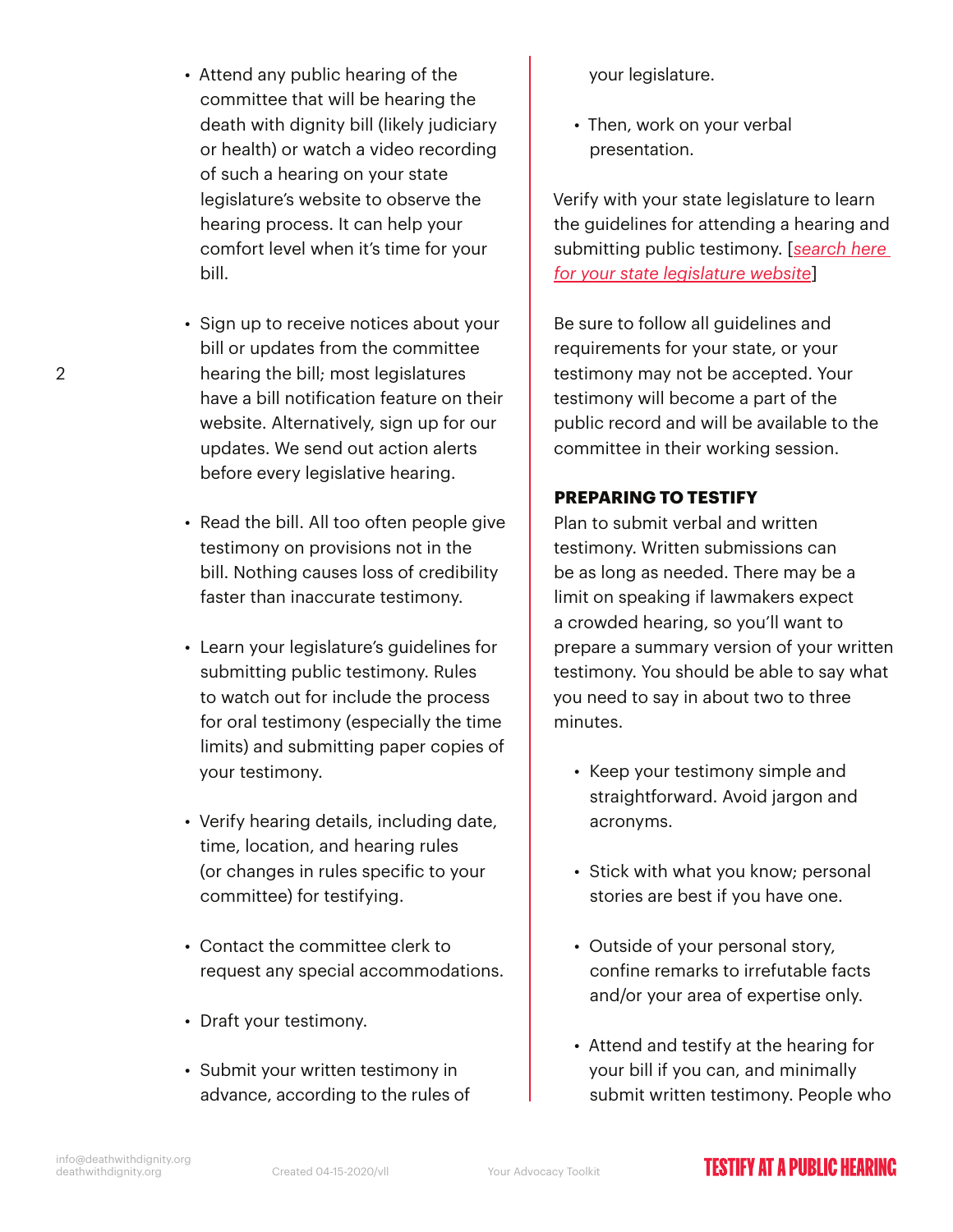oppose your view certainly will. There is strength and political persuasion in numbers. Being in the committee room matters.

- If possible, submit your written testimony ahead of time, according to the rules of your legislature. Then, work on your verbal presentation.
- Some online resources recommend you not read from a paper while speaking to a committee. That is not easy to do unless you are an experienced speaker. Know that it is fine to read from a paper when giving testimony and committees are accustomed to people doing that. If your written testimony is lengthy, create a summary version you can read within two to three minutes.
- Have a friend snap a photo of you while you are testifying and post to social media.

#### **CRAFTING YOUR TESTIMONY**

*"Keep it simple. Keep it short. Keep it focused. "*

—Mary Krinkie, VP of Government Relations, MN Hospital Association, from *Tips on Testifying Before a Legislative Committee*, Minnesota Senate Media

> **1. Introduction:** Greet committee chair by title and name. State your name, where you live, and your organization/expertise (if applicable for the hearing):

"*Good morning, Senator/ Representative [NAME] and members of the [NAME] Committee. My name is [NAME], I live in [TOWN], and (if* 

*applicable) I am [YOUR TITLE AND ORGANIZATION]*"

#### **2. Clearly present your position:**

"*I support*" or "*I oppose*" followed by bill number and title.

#### **3. Say why you have taken your position:**

Share your personal story clearly and honestly. This is often the most powerful and persuasive aspect of public hearings.

#### **Why?**

Stories ground policy in real life. Talking about real people humanizes the issue.

It is easier for people to grasp concepts and retain information about provisions in a bill tied to real experiences.

With a story, the issue is not about candidates or parties, the issue is about someone—like the person you are engaging—who will be helped by the bill.

Stories can open doors and connect people to common ground.

Include factual arguments and/or data as evidence to support your position, but only if you are well versed in the information. The committee may ask questions and you should be comfortable and confident that you can respond or offer to get back with an answer.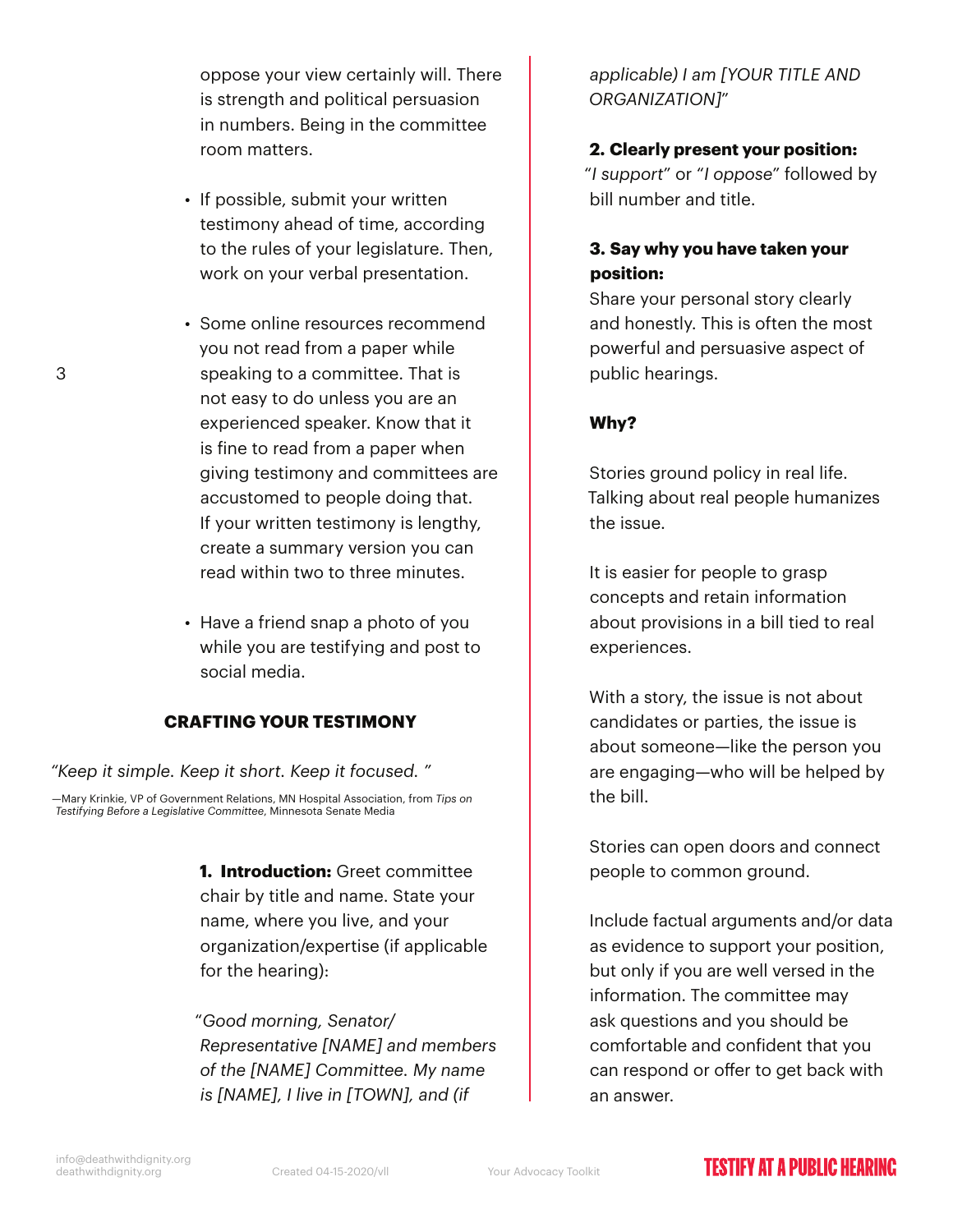#### **4. Ask for specific action:**

"*I urge you to vote in favor of…*" or "*against*" [bill number again]

**5. Thank the committee** for the opportunity to speak and offer to answer questions they may have.

#### **PRACTICE, PRACTICE, PRACTICE**

For your brief speaking testimony, print with a large enough font that you can comfortably see and read or refer to it while standing at a table or podium (14-16 pt).

Practice verbal testimony until you feel comfortable and able to keep it under the time limit (two to three minutes). If certain words or phrases cause you to stumble, rework them until it flows better. If you tend to speak rapidly, practice slowing your pace to ensure the committee catches everything you say.

#### **THE DAY OF THE HEARING**

Attending the hearing can be exciting for some and nerve-wracking for others. It may be more fun if you travel together with others in the same vehicle (not to mention easier to find parking). These tips will help you navigate the day.

- Remember to observe all legislative guidelines and procedures.
- Dress as you might for a job interview.
- Have something to eat/drink ahead of time. Most municipal buildings will not allow food or beverages in hearing rooms.
- Verify location, start time, driving directions, and any parking instructions.
- Arrive early to get a seat. Legibly print your name on the speaker registration sheet.
- Many bills may be heard that day and often are not presented in the order they appear on legislative calendars. Be patient and remain close by for when your name is called or join the line of people waiting for their turn to speak on your bill.
- Be flexible, polite, and respectful.
- Speak directly into the microphone (it should be about 6 inches from your chin).
- Avoid repeating points made by other speakers. If all the points you wanted to make have been made, tell the committee you agree with the testimony given by the preceding speakers and urge them to take the appropriate action.
- Address your remarks only to the committee or task force.
- If the committee asks questions, answer only those questions that you can answer truthfully and factually. It's okay to say, "I don't know, but I will get back to you."
- Be sure you follow up promptly if you've promised follow-up information.

4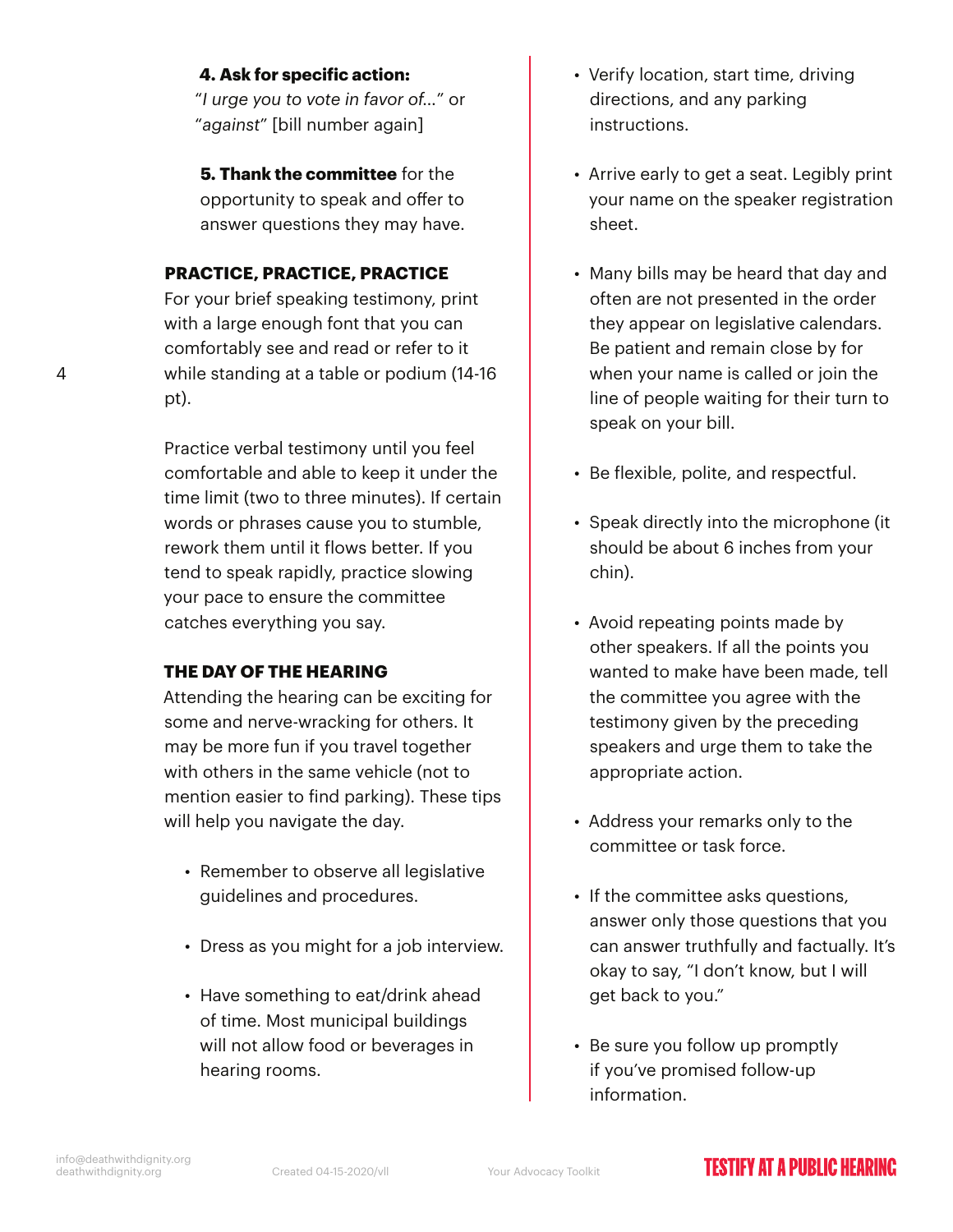

Maine volunteers gathered to write thank-you notes after floor votes on LD 347, 2016. Used with permission.

#### **AFTER THE HEARING**

5

Follow up with committee members after a hearing. The most effective way to do that is by phone or by a hand-written thank-you note.

A simple *thank you* can be memorable to lawmakers who hear often from dissatisfied people. If you know a group of supporters or are connected to a local grassroots organization, consider gathering for a note-writing party. It is a fun way to follow up.

Whether calling or writing, following up is an important part of engaging with your legislature. Your communications should be simple, direct, and should acknowledge the time and effort lawmakers (even the ones you disagree with) put into serving the public.

#### **Thank-you note example:**

"Dear [title and name]:

I attended the public hearing for [bill number and title] on [date] and submitted testimony to the

committee. Thank you for the opportunity to share my story [ex: about my husband, Jack] in support of [bill title and number]. It means everything to know you will fairly consider my input on this important issue. [Add a sentence about why you want the law to pass or ask the committee to vote a certain way].

Sincerely, [name, address, phone number, email address]"

#### **OVERCOMING FEAR OF PUBLIC SPEAKING**

Fear of speaking in front of others is the most common reason people give for not wanting to testify, yet every voice is necessary. Don't underestimate the power of your personal story. If you are worried about speaking at a hearing, keep in mind:

- Committee members are accustomed to hearing from nervous speakers and speakers with emotional personal stories and you'll find them supportive of you.
- A public hearing is the most important part of the legislative process and (generally speaking) the only place a voting citizen has an opportunity to contribute to the law-making process in their state.
- If you are very nervous and/or distraught and are certain you cannot get through verbal testimony, you can have a friend or other supportive person read your testimony for you while you stand with them.